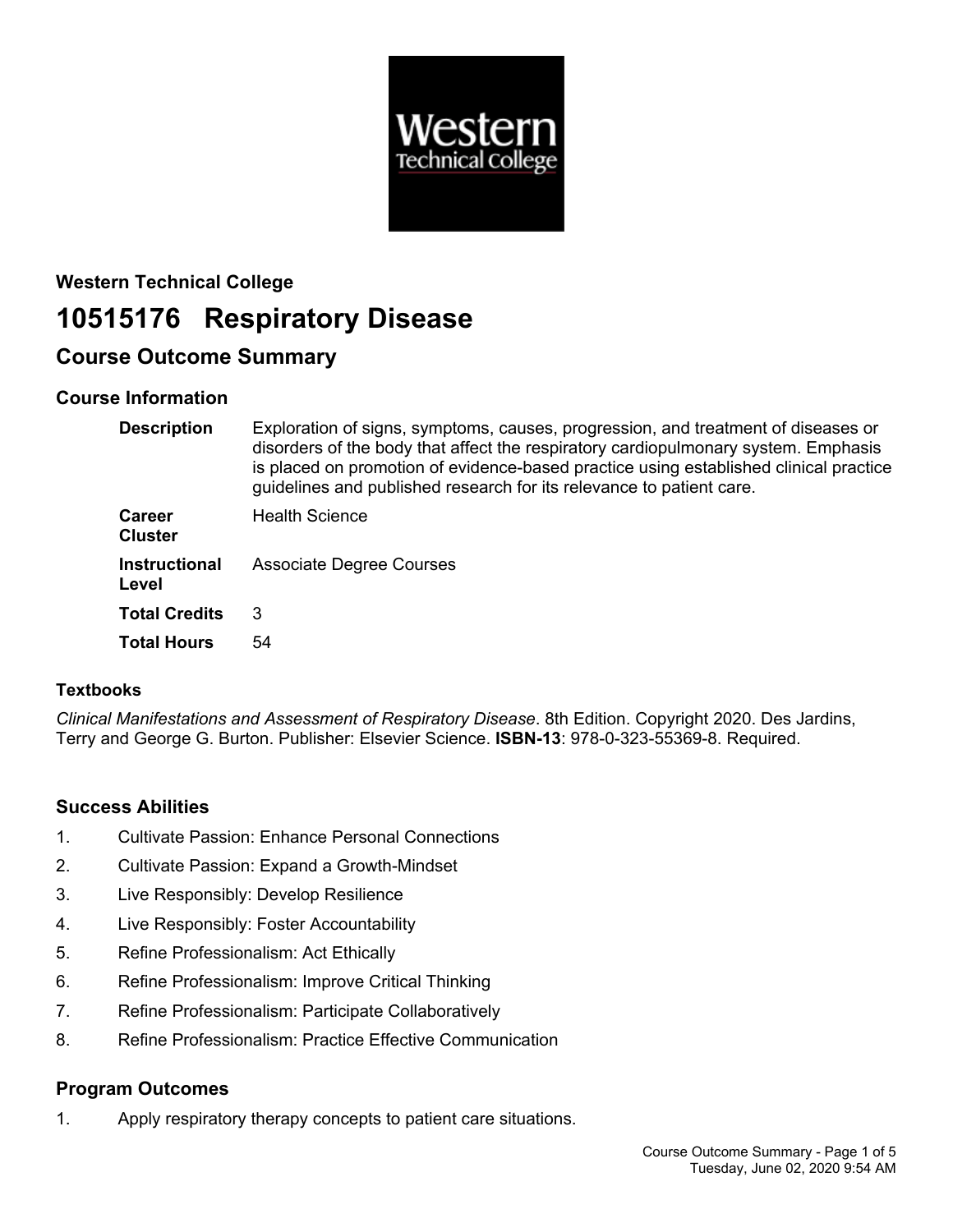## **Course Competencies**

### **1. Interpret results of simple spirometry**

#### **Assessment Strategies**

1.1. in an oral, written, or graphical response to scenarios and/or questions

**Criteria**

#### *Your performance will be successful when:*

- 1.1. you differentiate between acceptable and unacceptable spirometry tracings according to quality standards
- 1.2. you relate tracings to pathophysiology
- 1.3. you recognize normal spirometry values
- 1.4. you assess response to therapeutic interventions based on simple spirometry data
- 1.5. you relate predicted values based on diverse patient populations

#### **Learning Objectives**

- 1.a. Identify volume-time and flow-volume spirometry tracings
- 1.b. Differentiate between flow and volume measurements on tracings and data reports
- 1.c. State the normal values for lung volumes, lung capacities, FEV-1/FVC ratio, RV/TLC ratio and normal % predicted for volumes and flows
- 1.d. State the ATS guidelines for assuring validity
- 1.e. Analyze spirometry tracings and data for compliance with ATS guidelines
- 1.f. Relate patient variables to predicted values

#### **2. Evaluate radiologic images of the chest.**

#### **Assessment Strategies**

2.1. in an oral, written, or graphical response to scenarios and/or questions

#### **Criteria**

#### *You will know you are successful when:*

- 2.1. you perform a systematic identification of the chest radiograph
- 2.2. you recognize the need for alternative medical imaging procedures
- 2.3. you identify abnormalities related to disease processes or traumatic chest injury
- 2.4. you differentiate various radiographic views
- 2.5. you identify and differentiate extraneous objects on the chest film
- 2.6. you identify the presence and position of any artificial airways or catheters

#### **Learning Objectives**

- 2.a. Analyze a simple chest x-ray using a systematic approach
- 2.b. Differentiate among air, fluid and solid densities on normal and abnormal chest x-rays
- 2.c. Relate chest x-ray abnormalities to pathology
- 2.d. Identify extraneous items in and on the chest, including ECG electrodes, artificial airways, drainage tubes and sutures
- 2.e. Differentiate between standard positions and techniques of chest radiography

#### **3. Evaluate radiologic/ultrasonic diagnostic procedures of the chest**

#### **Assessment Strategies**

3.1. in an oral, written, or graphical response to scenarios and/or questions

#### **Criteria**

#### *Your performance will be successful when:*

- 3.1. you perform a systematic identification of the chest radiograph
- 3.2. you recognize the need for alternative medical imaging procedures (e.g. Ultrasound, CT, PET, Echocardiography and ventilation/perfusion scan)
- 3.3. you identify abnormalities related to disease processes or traumatic chest injury
- 3.4. you differentiate various radiographic views
- 3.5. you identify and differentiate extraneous objects on the chest film
- 3.6. you identify the presence and position of any artificial airways or catheters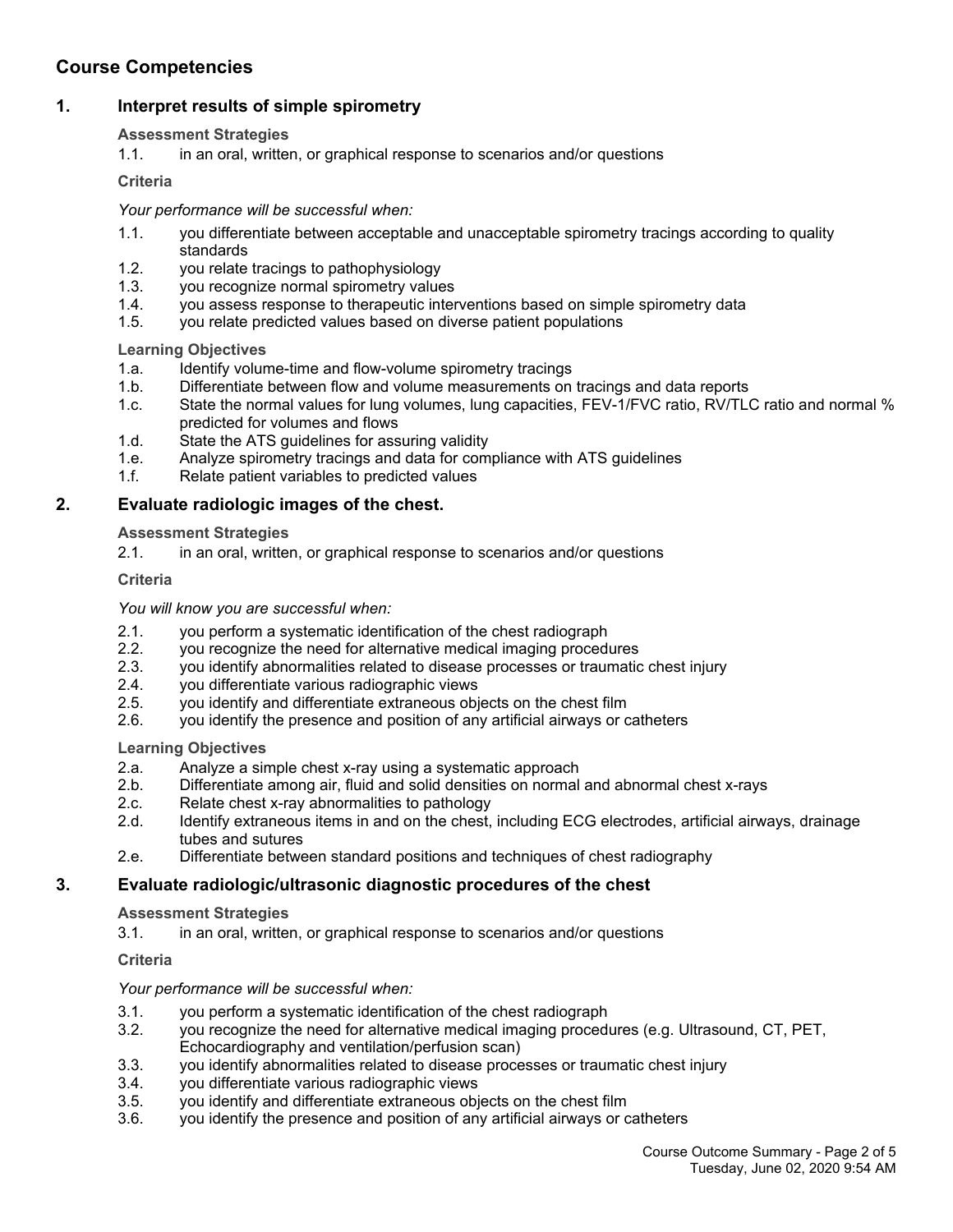#### **4. Analyze signs and symptoms, etiology, pathogenesis, and treatment for neoplastic lung diseases/disorders**

#### **Assessment Strategies**

4.1. in an oral, written, or graphical response to scenarios and/or questions

#### **Criteria**

#### *Your performance will be successful when:*

- 4.1. you explain the signs and symptoms of disease and/or disorder
- 4.2. you identify the respiratory therapist's role in disease management to include prevention, diagnosis, and treatment of the disease and/or disorder (add to 4-10)
- 4.3. you formulate a respiratory therapy care plan appropriate to the disease and/or disorders
- 4.4. you recommend further diagnostic studies and therapeutic interventions
- 4.5. you explain etiology and pathogenesis of the disease and/or disorders
- 4.6. you summarize progression of the disease and/or disorders
- 4.7. you compare and contrast the various neoplastic lung disease and/or disorders

#### **Learning Objectives**

- 4.a. Identify signs and symptoms of neoplastic disease
- 4.b. Examine etiology of neoplastic disease<br>4.c. Explain pathogenesis of neoplastic dise
- Explain pathogenesis of neoplastic disease
- 4.d. Investigate various treatment options for neoplastic disease

#### **5. Analyze signs and symptoms, etiology, pathogenesis, and treatment for acute trauma**

#### **Assessment Strategies**

5.1. in an oral, written, or graphical response to scenarios and/or questions

#### **Criteria**

#### *Your performance will be successful when:*

- 5.1. you explain the signs and symptoms of traumatic injury
- 5.2. you identify the respiratory therapist's role in prevention, diagnosis, and treatment of traumatic injury
- 5.3. you formulate a respiratory therapy care plan appropriate to the traumatic injury
- 5.4. you recommend further diagnostic studies and therapeutic interventions
- 5.5. you explain etiology and pathogenesis of the traumatic injury
- 5.6. you summarize progression of the traumatic injury
- 5.7. you compare and contrast the various acute traumatic injuries (e.g. near drowning, smoke inhalation, head injury, spinal cord injury, chest injury)

#### **Learning Objectives**

- 5.a. Identify respiratory complications of various acute traumatic chest injuries
- 5.b. Examine various etiologies of acute traumatic chest injuries
- 5.c. Explain pathogenesis of respiratory compromise of various acute traumatic chest injuries
- 5.d. Investigate treatment options for the respiratory compromised patient due to acute traumatic chest injury

#### **6. Analyze signs and symptoms, etiology, pathogenesis, and treatment for neuromuscular diseases/disorders**

#### **Assessment Strategies**

6.1. in an oral, written, or graphical response to scenarios and/or questions

#### **Criteria**

#### *Your performance will be successful when:*

- 6.1. you explain the signs and symptoms of disease and/or disorder
- 6.2. you identify the respiratory therapist's role in prevention, diagnosis, and treatment of the disease and/or disorder
- 6.3. you formulate a respiratory therapy care plan appropriate to the disease and/or disorders
- 6.4. you recommend further diagnostic studies and therapeutic interventions
- 6.5. you explain etiology and pathogenesis of the disease and/or disorders
- 6.6. you summarize progression of the disease and/or disorders
- 6.7. you compare and contrast the various neuromuscular diseases and/or disorders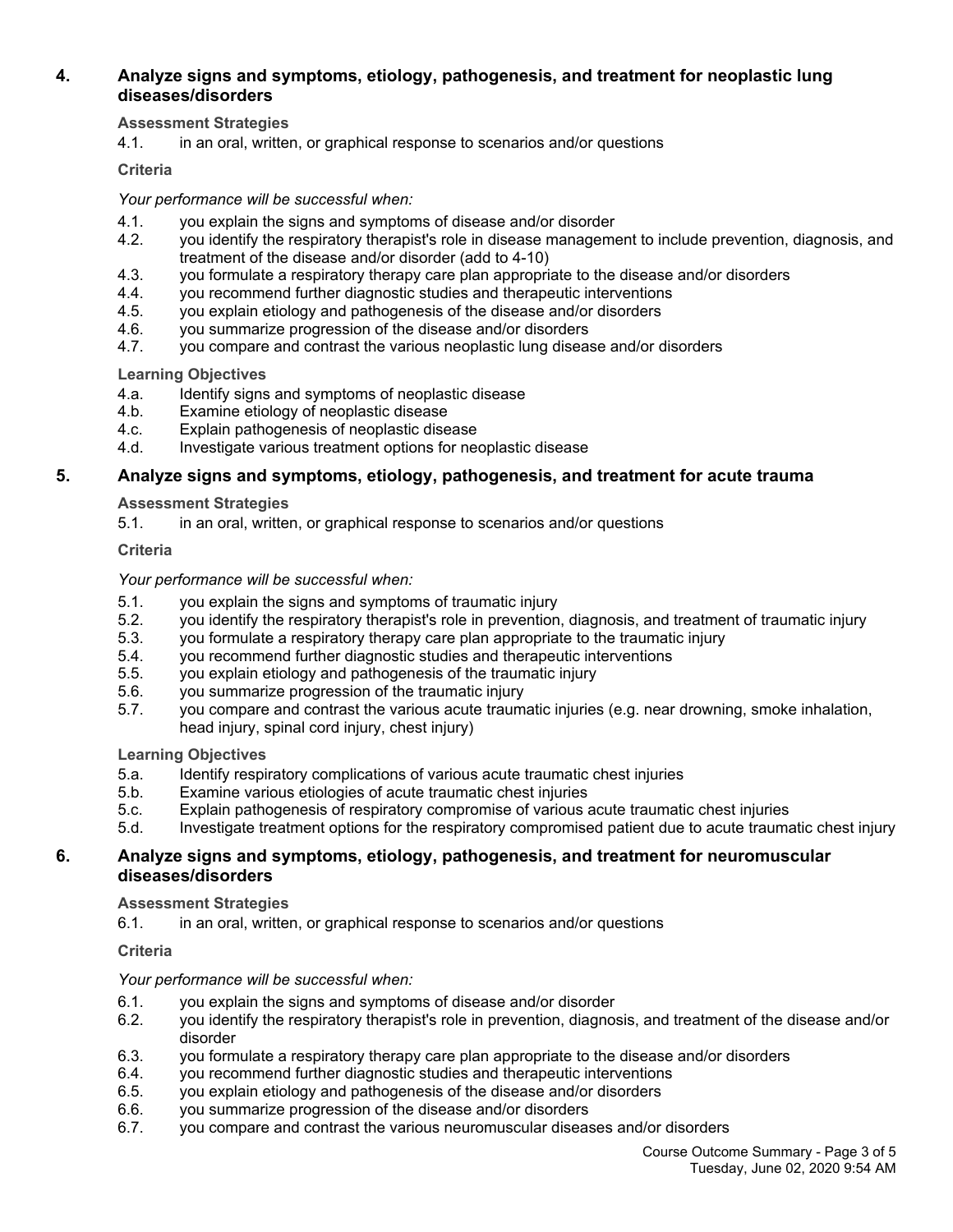**Learning Objectives**

- 6.a. Identify signs and symptoms of various neuromuscular disease/disorders
- 6.b. Examine etiology of various neuromuscular disease/disorders
- 6.c. Explain pathogenesis of neuromuscular disease/disorders
- 6.d. Investigate various treatment options for neuromuscular disease/disorders

#### **7. Analyze signs and symptoms, etiology, pathogenesis, and treatment for cardiovascular diseases/disorders**

#### **Assessment Strategies**

7.1. in an oral, written, or graphical response to scenarios and/or questions

#### **Criteria**

#### *Your performance will be successful when:*

- 7.1. you explain the signs and symptoms of disease and/or disorder
- 7.2. you identify the respiratory therapist's role in prevention, diagnosis, and treatment of the disease and/or disorder
- 7.3. you formulate a respiratory therapy care plan appropriate to the disease and/or disorders
- 7.4. you recommend further diagnostic studies and therapeutic interventions
- 7.5. you explain etiology and pathogenesis of the disease and/or disorders
- 7.6. you summarize progression of the disease and/or disorders
- 7.7. you compare and contrast the various cardiovascular diseases and/or disorders

#### **Learning Objectives**

- 7.a. Identify signs and symptoms of cardiovascular diseases and disorders
- 7.b. Examine various etiologies of cardiovascular diseases and disorders
- 7.c. Explain pathogenesis of cardiovascular diseases and disorders
- 7.d. Investigate treatment options for various cardiovascular diseases and disorders

#### **8. Analyze signs, symptoms, etiology, pathogenesis and treatment for obstructive lung diseases**

#### **Assessment Strategies**

8.1. in an oral, written, or graphical response to scenarios and/or questions

#### **Criteria**

*Your performance will be successful when:*

- 8.1. you explain the signs and symptoms of disease and/or disorder
- 8.2. you identify the respiratory therapist's role in prevention, diagnosis, and treatment of the disease and/or disorder
- 8.3. you formulate a respiratory therapy care plan appropriate to the disease and/or disorders
- 8.4. you recommend further diagnostic studies and therapeutic interventions
- 8.5. you explain etiology and pathogenesis of the disease and/or disorders
- 8.6. you summarize progression of the disease and/or disorders
- 8.7. you compare and contrast the various obstructive lung diseases and/or disorders

#### **Learning Objectives**

- 8.a. Identify signs and symptoms associated with obstructive disease
- 8.b. Classify the etiology of obstructive disease
- 8.c. Examine the pathogenesis of obstructive disease
- 8.d. Indicate treatment for obstructive disease

#### **9. Analyze signs, symptoms, etiology, pathogenesis and treatment for restrictive lung diseases**

#### **Assessment Strategies**

9.1. in an oral, written, or graphical response to scenarios and/or questions

**Criteria**

#### *Your performance will be successful when:*

- 9.1. you explain the signs and symptoms of disease and/or disorder
- 9.2. you identify the respiratory therapist's role in prevention, diagnosis, and treatment of the disease and/or disorder